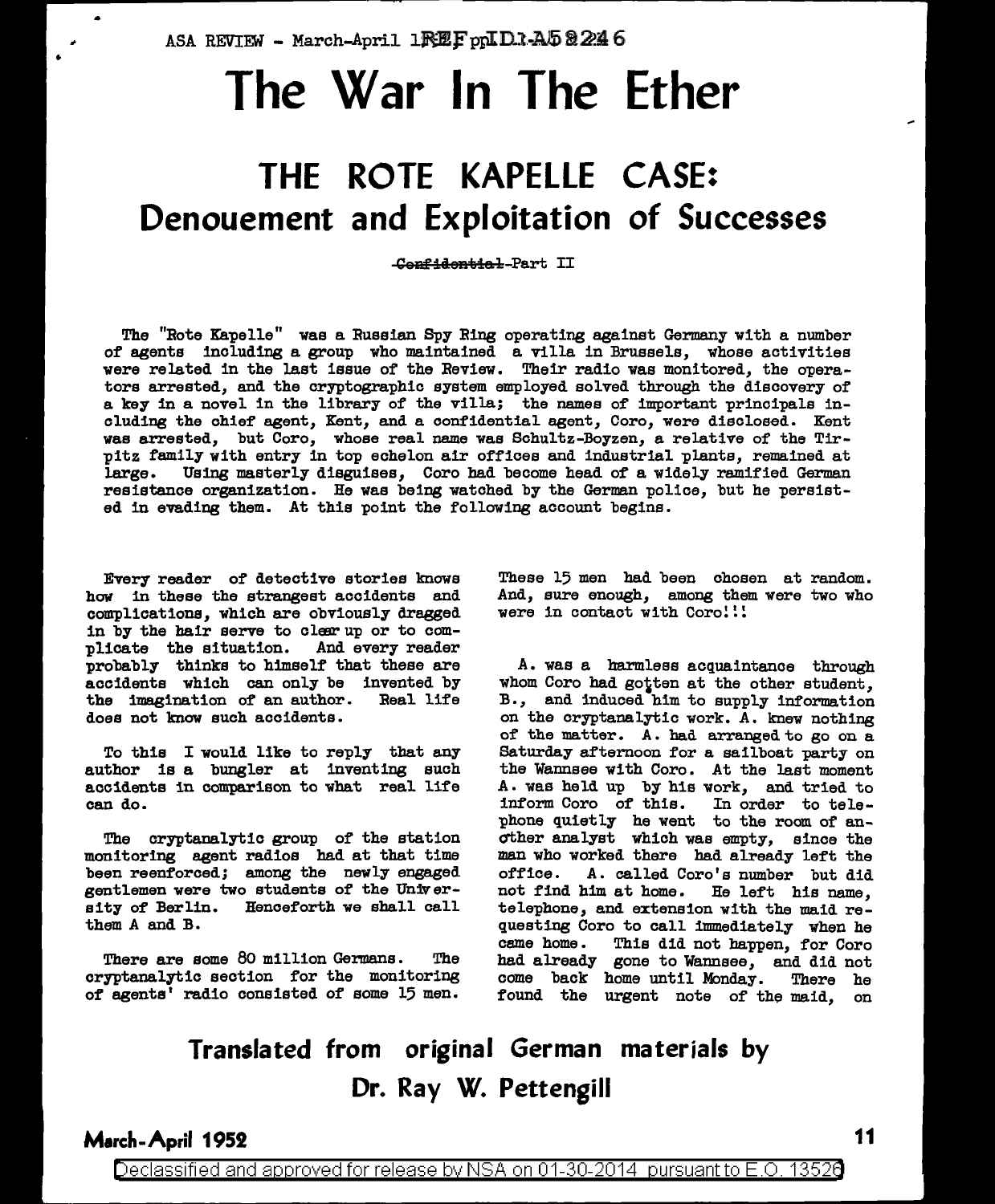which was noted, without giving the name, the telephone number which Coro should call.

The telephone had recently been installed, and the man who normally sat in the room was none other than the analyst who had in the previous weeks worked on and deciphered the entire radiogram material picked up in the Brussels Station! It was Dr. V., who knew about Coro from the deciphered messages, and who also was informed that steps were being taken to trap him.

You can imagine Dr. V's surprise when Coro called him that Monday and said he had been instructed to telephone there because someone wanted to talk with him<br>urgently. This call was interpreted as a This call was interpreted as a trial balloon by Coro who must have gotten<br>wind of something. In reality it was a wind of something. perfectly harmless coincidence.

They now decided to act. Coro was arrested. And gradually they arrested the whole circle with whom he had been in contact.

Schultz-Boysen (Coro) was a man of exceptionally high mentality, great initiative and energy, and of such an amazing intellect that his collaborators were only slightly disturbed at the arrest;they were convinced that this man would betray nothing and that the Gestapo, on the other hand, could easily be •onvinced of his innocence.

After a hearing lasting eight days they had not gotten the slightest thing out of him; he bad a credible explanation for everything, and he maintained his composure and mental alertness so that he never became entangled in contradictions. In spite of the fact that the man was proved guilty of the radio messages, the experienced criminologists repeatedly doubted his guilt, especially as he was regarded very favorably by his office and his comrades. He himself said nothing, but some of the others arrested talked out of school. More than 120 persons now became involved, including a very high official of the Foreign Office.

Little by little the entire organization was unravelled. There was a gigantic trial which ended in the execution of some 60 persons. This happened in December 1942.

In this way the Russian Intelligence Service was dealt a serious blow. German agencies supceedal in crippling the Russian Intelligence Service for a time by injecting themselves into the espionage and radio net thus revealed. Agents who were newly dispatched were arrested at once. By deceptive traffic the entire radio net was kept in operation. However, it is a question of how far, or how long, this deceptive traffic was really able to mislead the Russians. For at that time the organ· ization of the "Rote Drei" was already working at top efficiency. In my opinion, the Russians did not allow themselves to be deceived very long but then cleverly continued playing the radio game with Germany in order to give the impression that the trick was a success. In reality they set up a new spy net unnoticed, with reports passing to Moscow mainly via the "Rote Drei. "

From the statements of those arrested leads had been secured regarding people who belonged to the third Berlin address. In this way they got on the trace of a second Russian agent radio station in Brussels, which the Germans were able to pick up by surprise. There several people were arrested, including a certain Hermann Wenzel,who in his day had played a certain role in connection with the burning of the Reichstag Building. By force and threats the man was rendered submissive and continued for a full year down to the summer of 1943 to work in the radio deception with Moscow under German control and guidance. The game might have continued until the end of the war if Hermann Wenzel had not succeeded in the summer of 1943 in escaping by a daring trick. He reappeared later in Holland, made contact with the English secret service, and through London established his identity in Moscow. However, they declined to use him any further since they no longer really trusted him.

Meanwhile in Paris in June 1942 another Russian agent transmitter bad been picked up. At the hearing nothing worth-while could be elicited from the operator and his wife. However, it could be established that the messages of this transmitter were composed with the same agent key as those emanating from the Brussels station. This<br>led to further revealing connections. A led to further revealing connections. special detachment was sent to Brussels to try to penetrate into the Belgian, Dutch,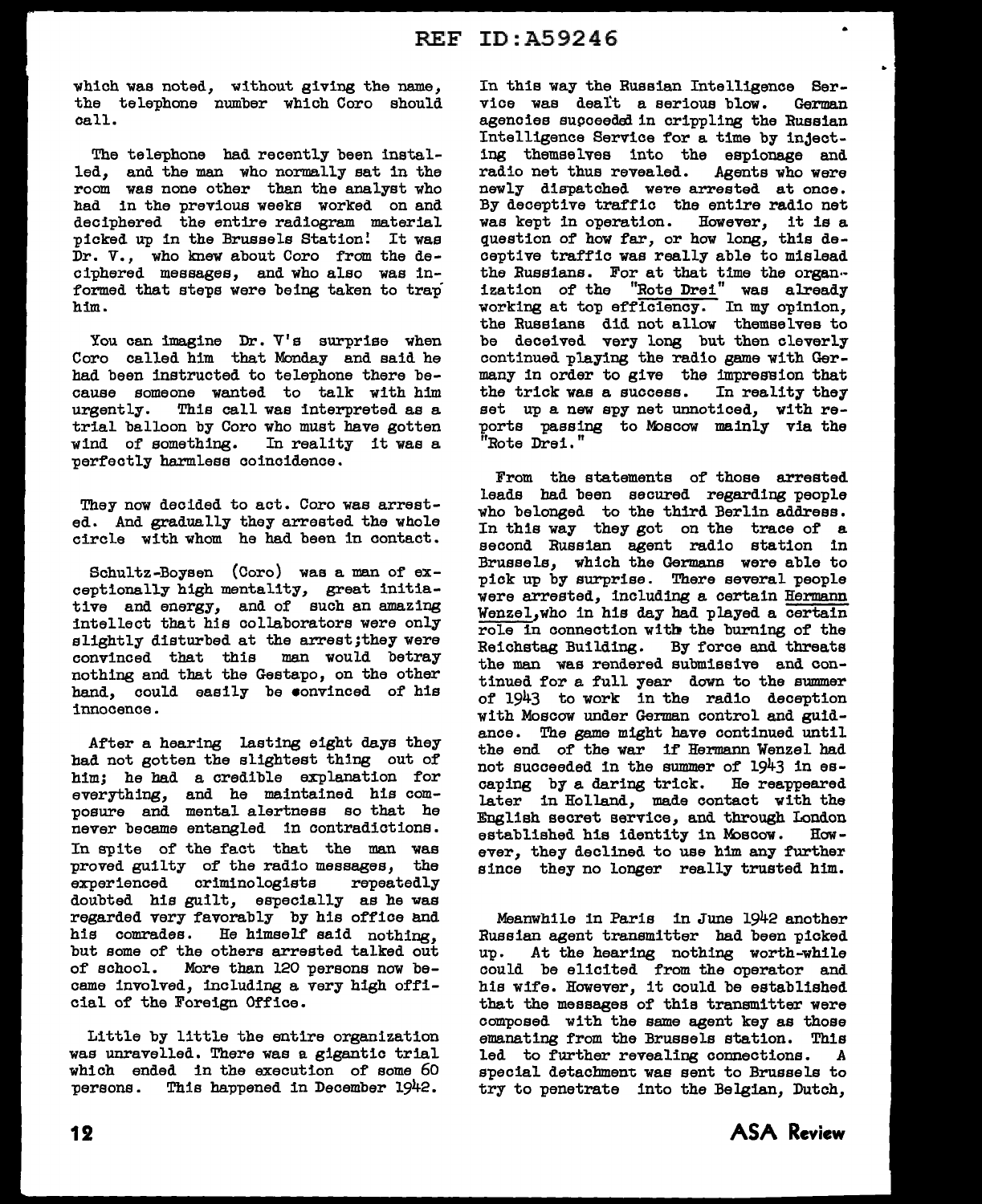and French groups. Gradually this succeeded so well that finally five radio stations could be surprised in Belgium and used in the radio deception with Moscow.

 $\bullet$ 

But despite time consuming enterprise it had hitherto been impossible to clear up two matters. The guiding principal agent The guiding principal agent in Brussels had thus far been able to avoid seizure; no one knew who he was but merely knew from hie deciphered radiograms his cover name "Kent. " In the second place it had not been possible thus far to establish connections with the Paris group and to penetrate it.

In August 1942 the Germans seized and interrogated very thoroughly an agent who maintained the contact between the Dutch and the Belgian group. When cornered, a remark escaped him that he had once been in the dwelling of the principal agent Kent which he also revealed.

Investigation which was started at once revealed that Kent actually had lived in the dwelling indicated. However, he had fled immediately after the raid on the radio station in Brussels. Kent had been active as a part owner of the Simex Company in Brussels and had been able in this way to make a great many connections and to<br>take extended trips. The Simex Company take extended trips. was a commission house which did business on a very large scale with various agencies of the German armed forces and also those of the Organization Todt. From here the trail led to a similar business in Paris; this was the seat of the French group.

Kent had as a lady friend the widow of a Hungarian; she lived with him along with her child. Under no circumstances did he wish to separate himself from this woman, and that turned out fateful for him. Since hie friend was a striking person, it became possible to follow hie trail and finally learn hie address in Marseilles - at that time still unoccupied territory. After negotiations with the French Government Kent, who traveled with a Uruguayan passport, was turned over for arrest and picked, up in Marseilles in October 1942.

In spite of close watching of the Paris firm and in spite of efforts to enter into negotiations with the firm for big deals through the Organization Todt, the German agencies did not at first succeed in coaxing the cautious head of the French group (cover name Gilbert) out of hiding. Finally they succeeded in arresting several intermediary agents who were picked up so quietly outside of Paris that the firm noticed nothing;in this way they discovered the dentist of Chief Gilbert and the latter was arrested there one day in the dentist chair. Soon there followed the arrest of several of his collaborators who had been under surveillance for some time.

Further investigations showed that the transmitter picked up in June belonged to Gilbert's group of agents. It could be ascertained that Gilbert's group of agents was in contact with the Communist Party in France.

Gilbert had made preparations for inaugurating four additional radio circuits. Moscow had likewise sent through a radio key for another important agent with the cover name "Harry." With the cooperation of the French Communist Party, new operators had already been provided for the Gilbert group, two of whom were Spanish<br>Reds. Of course the radio schedule for Of course the radio schedule for Gilbert had not yet arrived; it had been lost somehow along the very circuitous route. On the other hand, Gilbert's secretary, who had decoded the radio schedule for "Harry" four weeks earlier, was able to give some information from memory regarding the call signs employed.

It chanced that the German monitors had been listening to a Russian transmitter at this time, which regularly gave its calls and waited for an answer. An attempt was immediately made to get into contact with this transmitter since the German agencies were very anxious to use Agent Gilbert, who was highly regarded in Moscow, to carry out a deceptive game with Moscow in order to get further clues respecting persons in the Russian Intelligence Service who might be located in areas controlled by Germany and also of learning their connections with the French Communist Party.

The attempt to enter into radio traffic with Moscow appeared for the moment almost hopeless because the wave lengths,on which transmission was to be effective, were not known; the wave lengths which Gilbert's secretary thought he remembered had proved false.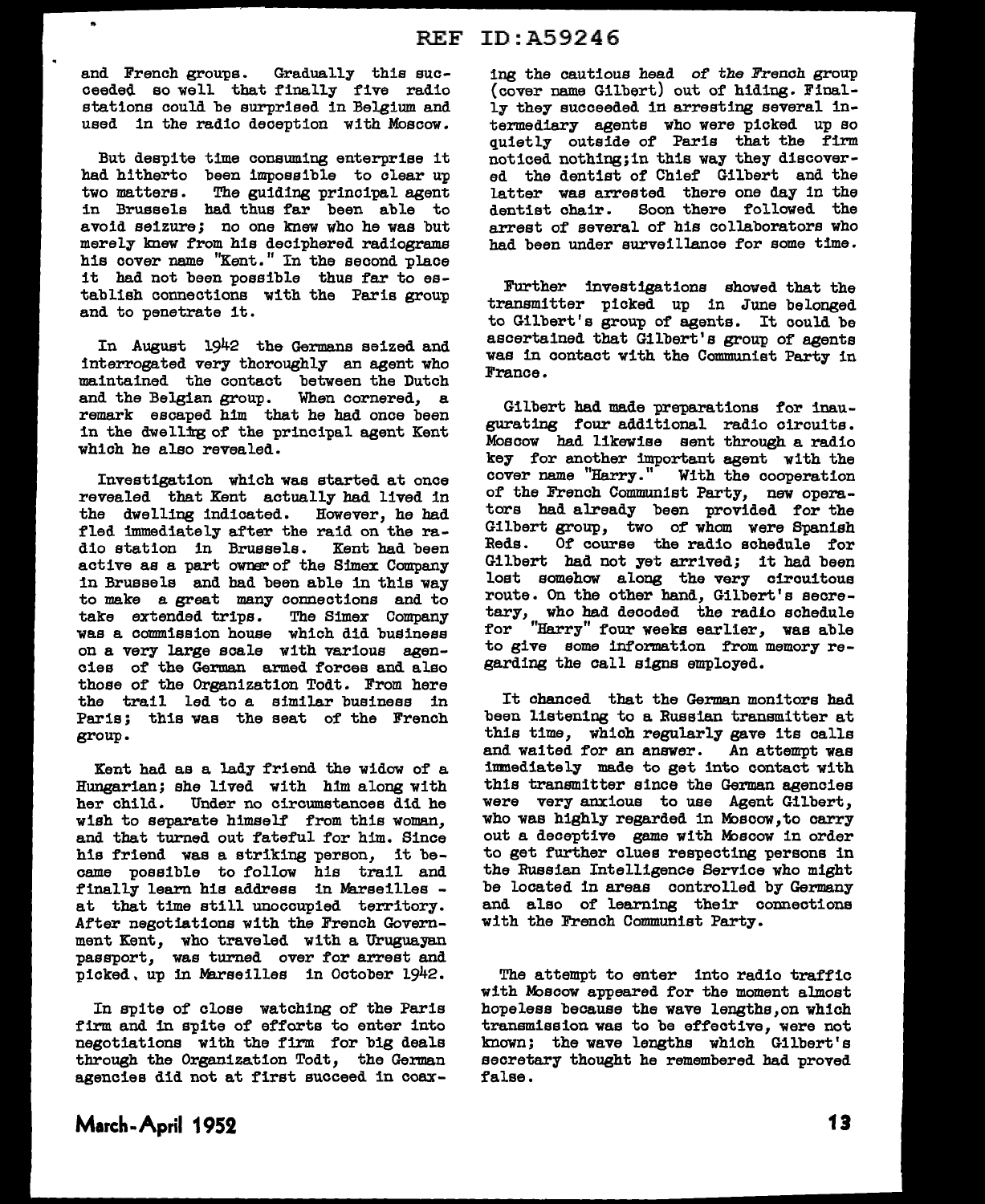'But to everyone s surprise the improbable succeeded at the second attempt and, to be sure, by chance. The Moscow central office, whose calla were heard and followed, suddenly ordered a change of wave and gave the new wave. Normally, the number is enciphered in such cases but in this case it<br>clicked. The agent transmitter put into The agent transmitter put into operation by the Germana was heard in Moscow, whereupon a message was dispatched to Moscow saying that the radio schedule had arrived in garbled condition and requesting a repitition. Even now it was questionable whether traffic would ever come about again, but in the very next traffic period Moscow ordered a new alternate wave, again using the plain number, whereupon a radiogram was put through with the new schedule for traffic to Moscow and another for traffic via London. In this way the connection was definitely assured.

Now it was possible to work in a new connection for agent Kent who had been arrested. This was very important because the Germana had to keep Moscow from building up a new secret spy net.

By typing it to the Gilbert transmitter northern France was henceforth protected against the Russian Intelligence Service; the same thing happened with southern France by using the Kent transmitter with German operators.

The reports which now went to Moscow revealed Kent - who had long since been sitting in the safe custody - as a man with good connections in France. In the intelligence outfit guided by him was incorporated among other things, a "spy organization" under a formar Latvian general. Thia general was won over by disguised middlemen and was made to believe that he was working for a French resistance movement. He set up a spy ring which was directed against Germany, without knowing that all his work was guided and financed by the Germana. His reports were valuable and interesting, since they gave insight into the weaknesses of German security and secrecy and could be used in part to provide the Central Office of Moscow with credible reports ahd so to string it along. In this way the German Intelligence Service succeeded in penetrating further into the organization of the French Communist Party and in recognizing the goals and reports which were particularly important

for Moscow; since Moscow had to believe that the Kent Organization was still at work unchanged, the Germans kept the Russians from setting up a new and stronger intelligence service.

The time when this was going on was the time when the great German offensive on the eastern front before Stalingrad and in the foothills of the Caucasus had bogged down hopelessly, it was the time when it became clear to every rational person that this war could never result in a military<br>decision favorable to Germany. It was decision favorable to Germany. precisely the time to try to sound out skillfully the political situation so that the foundation might be laid for a tolerable conclusion of the war. And for Germany it was a very favorable moment because the German armed forces were still an important factor; Germany was still able to strike powerful blows by land, by sea, and in the air; and there were certain frictions between the Soviet Union on the one hand, and England and the USA on the other.

The captured Kent transmitter afforded the most favorable opportunity imaginable for cleverly touching on questions, the clarification of which was necessarily of importance to Germany. What were the conditions under which the Soviet Union was<br>ready to enter into negotiations? On ready to enter into negotiations? which questions was there antagonism between it and the Western Allies? Were its political goals directed at a penetration of Central and Western Europe or not? And other questions of like kind.

In view of the character of the Kent transmitter, such leading questions could be undertaken very easily in a completely innocent and unobtrusive manner, because in view of his numerous connections Kent had discussed and brought up all manner of questions.

Some experts of the German radio defense promptly made such propositions. But in Berlin they had cold feet. They considered the idea original and not without some attractiveness, but they did not find the courage to do anything in this direction. "What would the Fuehrer say if he should find out that we are in communication with Moscow? He will have us all hanged!" That was the general attitude. The utter lack (Continued on page 21)